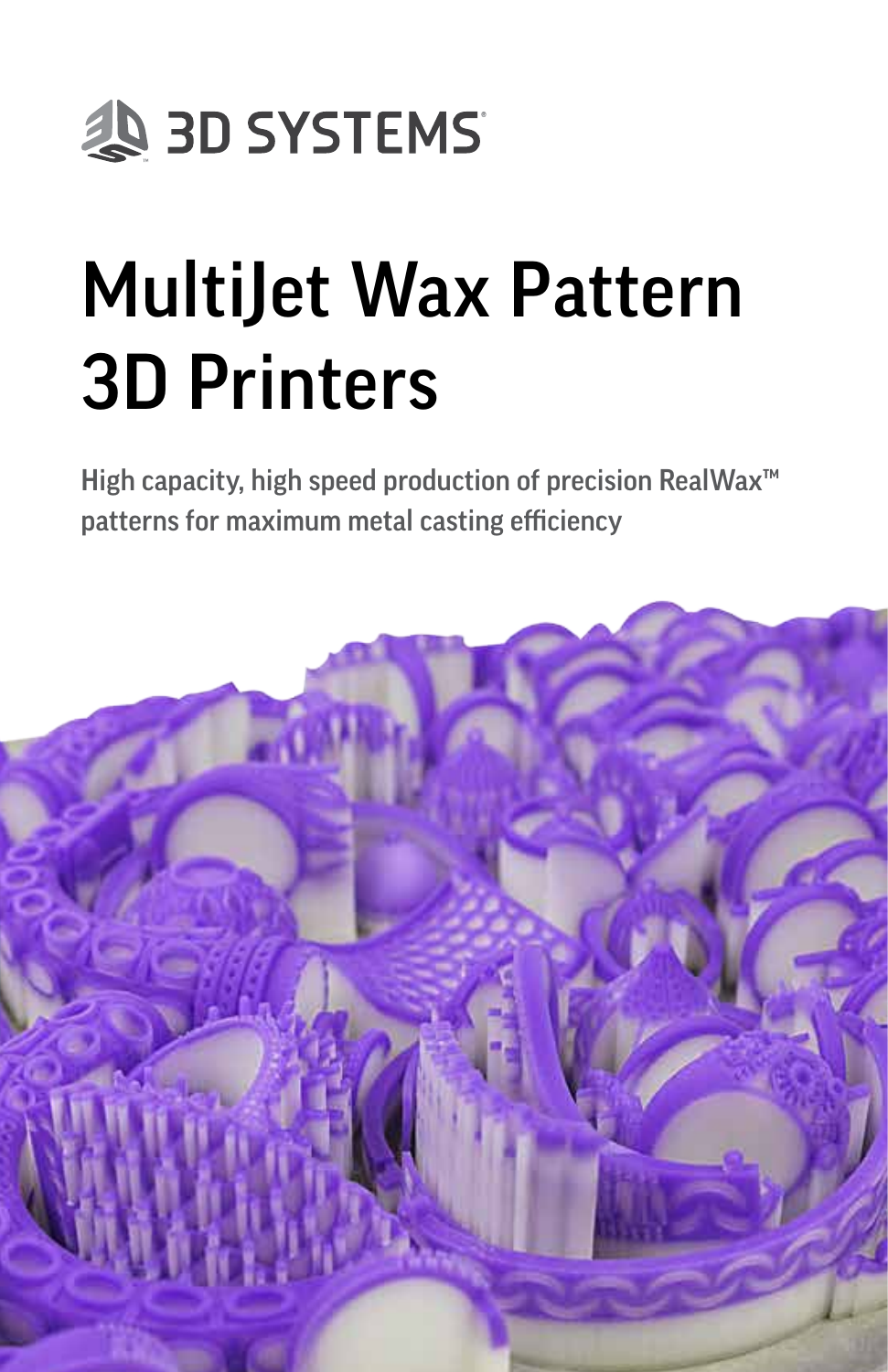# Benefits of Wax Pattern MultiJet Printing

The ProJet MJP 2500W, 3600W and 3600W Max 3D printers employ MultiJet Printing technology to consistently produce high fidelity, true-to-CAD wax sacrificial patterns, in an office, lab or workshop environment, for precision investment casting.

#### **GET MORE PATTERNS FASTER**

Streamline your file-to-part workflow with the advanced 3D Sprint™ software capabilities, fast and versatile MJP print speeds and batch support removal to deliver high quality, ready-to-cast patterns.

#### **UNLOCK YOUR CREATIVITY**

Increase geometric freedom without the limitations of hand crafting or tooling to create complex parts that cannot be made traditionally. MJP hands-free post-processing provides complete removal of supports from the tightest spaces without damaging fine feature details.

#### **PERFORMANCE CASTING WAXES**

Visilet<sup>®</sup> M2 and M3 100% wax materials melt like standard casting waxes, with negligible ash content in casting. They are durable for handling and casting fine features, and the high contrast purple or navy blue colors allow for better detail visualization.

#### **RESULTS YOU CAN TRUST**

Produce true-to-CAD patterns with exact, razor-sharp edge and fine feature definition for results you can rely on. Smooth surface and sidewall quality means less expensive hand finishing and faster pattern to part workflow.



#### **JEWELRY / WATCH MANUFACTURING**

Printing crisp details on small features and micro-pave settings with verified accuracy and consistency ensures you can achieve the highest level of precision with digital manufacturing of jewelry pieces.



#### **ART, FASHION AND COLLECTIBLES**

Produce series or customized sculptures, figurines, replicas, collectibles and more without tooling design limitations. Achieve exact wall thickness and maximum scoping to reduce precious metal usage with direct patterns production.



#### **INDUSTRIAL COMPONENTS**

With broad applications versatility, print small to medium size intricate patterns for precision mechanical components like turbines, housings and manifolds for the automotive, aerospace, defense and machinery industries.



#### **MEDICAL DEVICES**

Increase flexibility and throughput to develop your business and access digital manufacturing of customized prostheses and series production. Our wax pattern printers make production methods faster, easier and more effective, dramatically reducing lead times.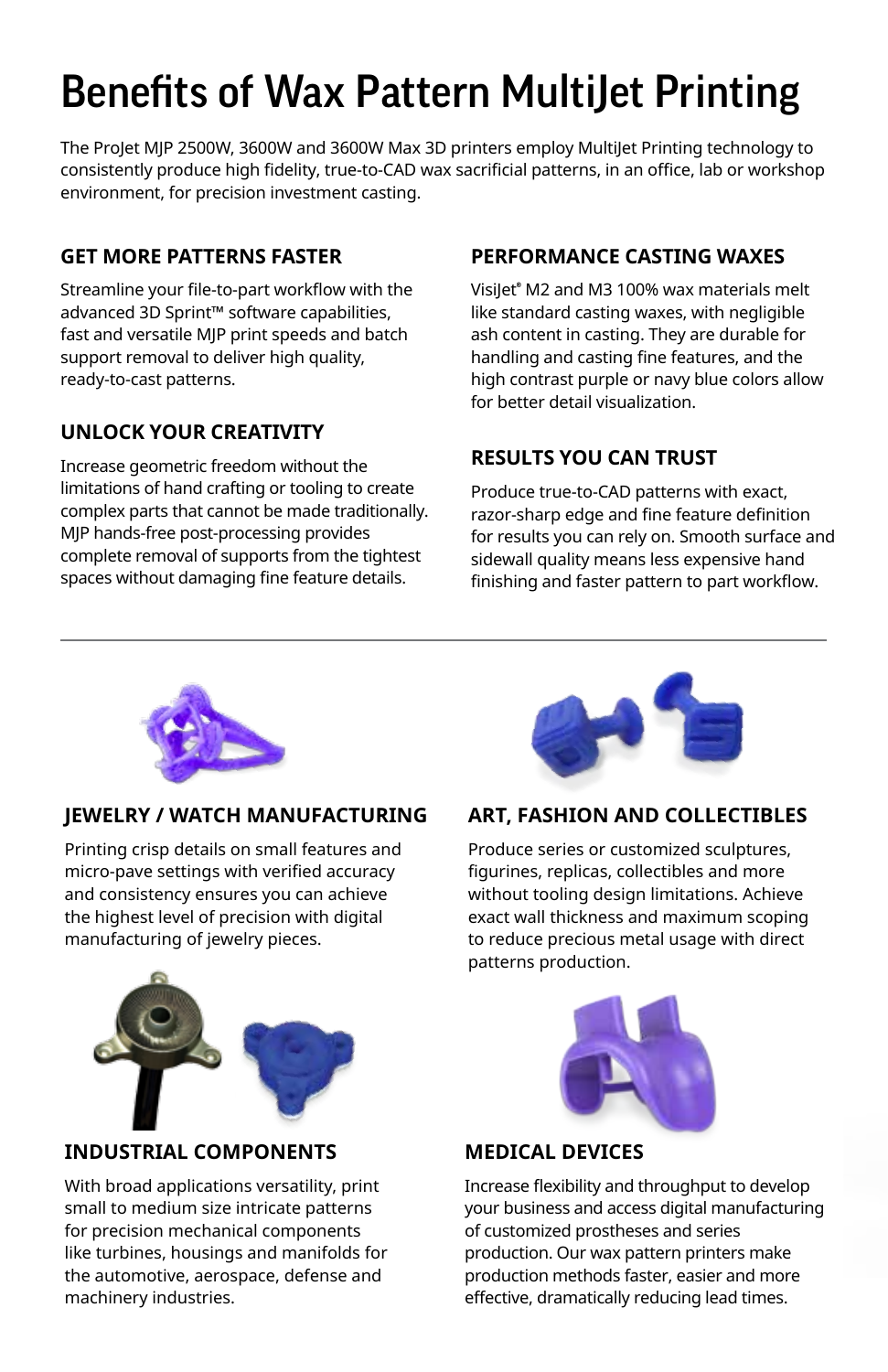# ProJet® Wax 3D Printers

Superior quality wax casting patterns, unmatched throughput

### **CASTING RELIABILITY**

The next generation VisiJet® M2 and M3 CAST 100% wax materials deliver durable patterns for reliable performance and results throughout existing lost-wax casting processes and equipment.

#### **HIGH THROUGHPUT**

From fast short run cycle times to high throughput, produce large volume wax patterns up to 10X faster than similar class printers. Improve the casting room efficiency to increase the productivity, precision and possibilities of direct investment casting.

### **HIGH CAPACITY AND VERSATILITY**

With 3.7X or more larger build volume capability than similar class printers for broader applications versatility and 24/7 operation, ProJet MJP wax printers' high productivity means fast amortization and high return on investment.



VisiJet M2 CAST



ProJet MJP 3600W Series high-capacity, high throughput precision wax pattern 3D printer

# **LOWER COSTS**

Eliminate tooling time, costs and geometric limitations, optimize part and labor costs with MJP ease-of-use, automated and efficient process—from file to finished direct casting pattern.

# **HIGH QUALITY PATTERNS**

Print sharp edges, extreme crisp details and smooth surfaces with high fidelity, ideal for intricate precision metal parts manufacturing with reduced metal hand polishing.